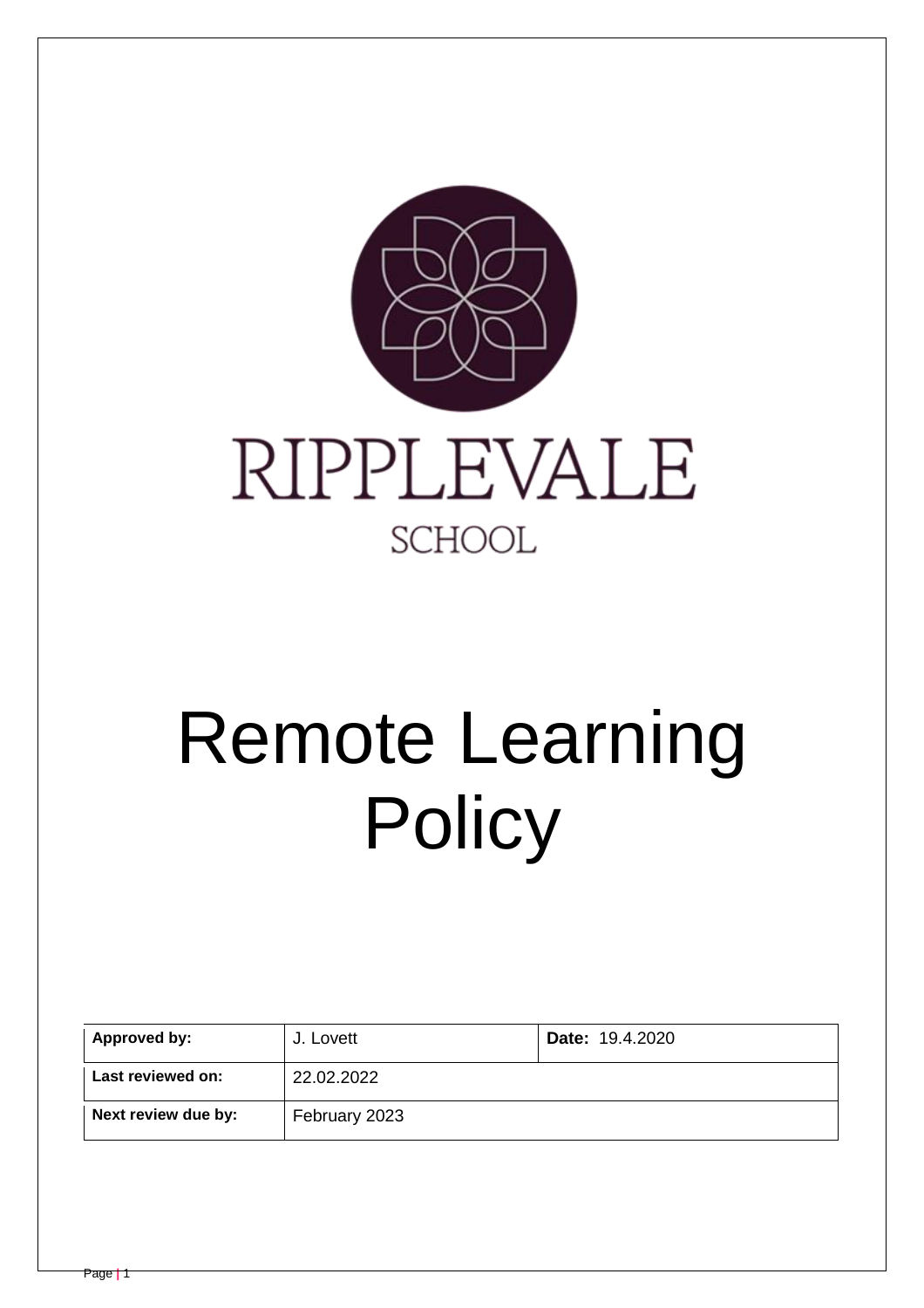# **Contents**

# <span id="page-1-0"></span>**1. Aims**

This remote learning policy for staff aims to:

- Ensure consistency in the school's approach to remote learning
- Set out expectations for all members of the school community with regards to remote learning
- Provide appropriate guidelines for data protection

# <span id="page-1-1"></span>**2. Roles and responsibilities**

## **2.1 Teachers**

Teachers must be contactable between 09:00 and 16:00 Monday to Friday during the regular school term dates. If they're unable to work for any reason during this time, for example due to sickness or caring for a dependent/vulnerable person, they should report this using the normal absence procedure.

Teachers are responsible for:

 $\triangleright$  Setting work –

- o Work should be set one lesson per week for each class group you teach or are timetabled for on the online learning timetable.
- o Work will need to be set prior to the scheduled time the lesson is due to begin according to the online learning timetable.
- $\circ$  Work should be uploaded to Google Classroom with instructions as to its completion.
- $\circ$  Work that is required to uploaded to the school website should be sent to Jamie Lovett the day
- $\circ$  to students who may not have adequate technological resources to access work so that alternative provision be made available.
- o Teachers should continue to plan for their subject area as much as possible with the information available at that point. i.e. planning for September.

Providing feedback on work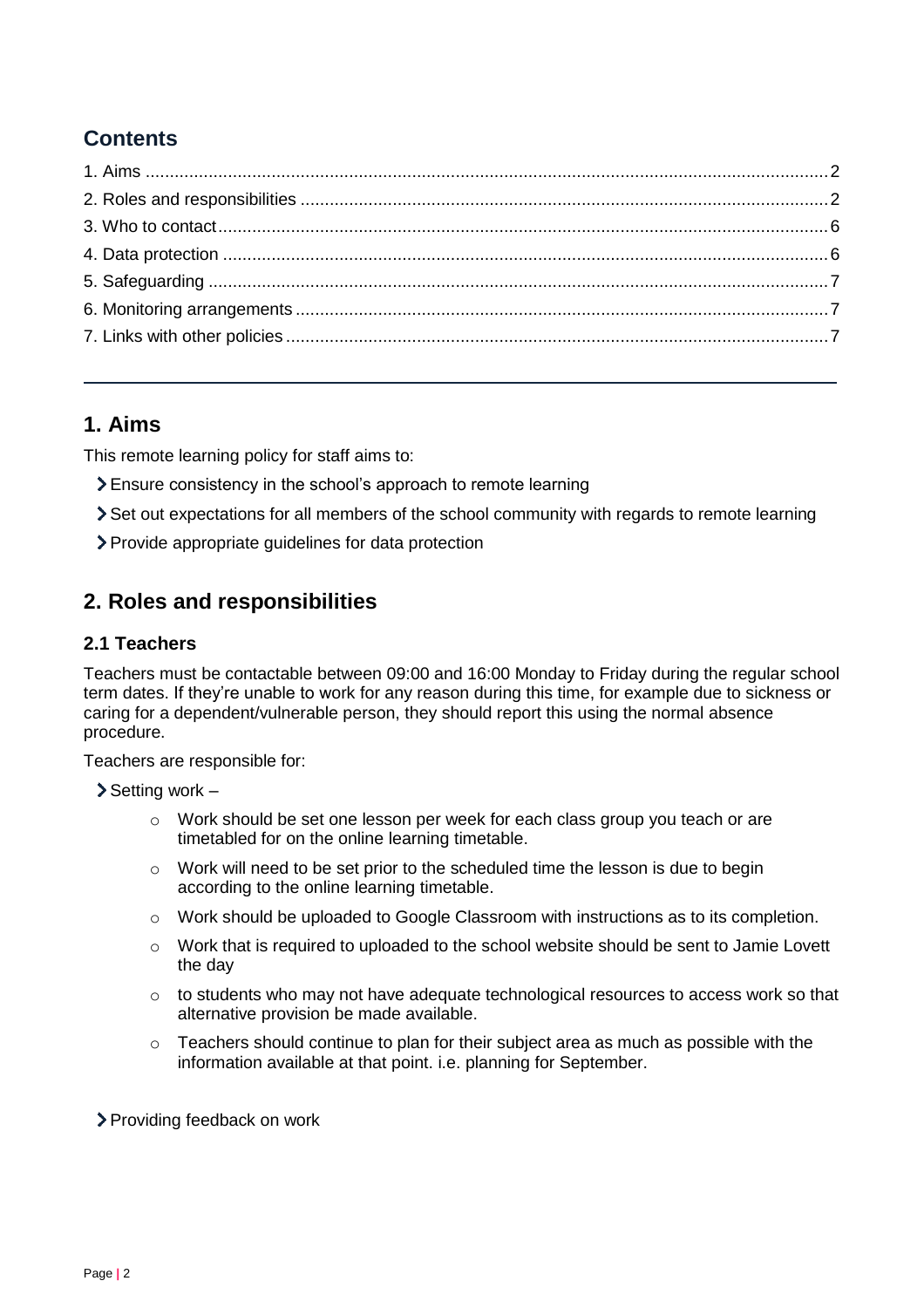- o Students are able to contact staff and send completed work back via the staff emails posted on the school website. Students completing work using Google classroom can ask questions and leave comments for teachers and submit their work and retrieve feedback via this platform.
- $\circ$  Feedback to pupils is expected within a reasonable time after submission. Within one week after submission.
- $\circ$  Video meetings are available via Zoom using an education linked account login. Students must be; logged in by a parent and have an adult present with them in the vicinity with the exception of drawing and talking and any other therapy session where students will need to be alone, prior consent forms will be completed for these.
- o Teachers should complete any video call with another member of staff on the call.

Xeeping in touch with pupils and parents:

- o Teachers should maintain regular contact with the families and students via telephone, email, Zoom and Google Classroom. Contact should check in on welfare of the student and family and review issues with work.
- $\circ$  Teachers should complete any video call with another member of staff on the call.
- $\circ$  Parent emails should be responded to at the earliest possible time, the same day unless information or advice needs to be sort in which case longer may be needed.
- $\circ$  Any complaints, concerns or safeguarding should be reported in the usual manner according to school policy. School telephone lines have the option to speak to the Head. All Ripplevale School related email accounts are check daily.
- o Safeguarding concerns reported by staff will need to be reported by the class charts system and telephoned to the available designated safeguarding lead.
- $\circ$  Student behaviour on any online meeting is expected to maintain already existing classroom expectations. Should they not be able to abide by these, and fail to be supported by the appropriate adult in the vicinity then that students participating in that call should be terminated. Telephone contact with the parent following to explain decisions should be made and the relevant member of SLT informed.
- o Students will only be encouraged to complete work and not reprimanded for failure to do so.
- $\circ$  Any Video call should use the record facility available and all parties and appropriate adults should be made aware and consent to this. Recordings will only be kept for the period allowed by the online platform and held by them in accordance with their privacy policy and relevant GDPR regulations and Zooms terms and conditions of service.
- $\circ$  Any contact with students must be recorded on Class Charts and class spreadsheet held on Teacher Data.

Attending virtual meetings with staff, parents and pupils:

- $\circ$  Dress code Should be casual wear but maintain the boundaries set in the school dress code policy
- o Locations -Avoid areas with background noise that may interfere with the meetings. Meetings should not take place in areas that may compromise staff such as bedrooms. Students should also abide by this criteria.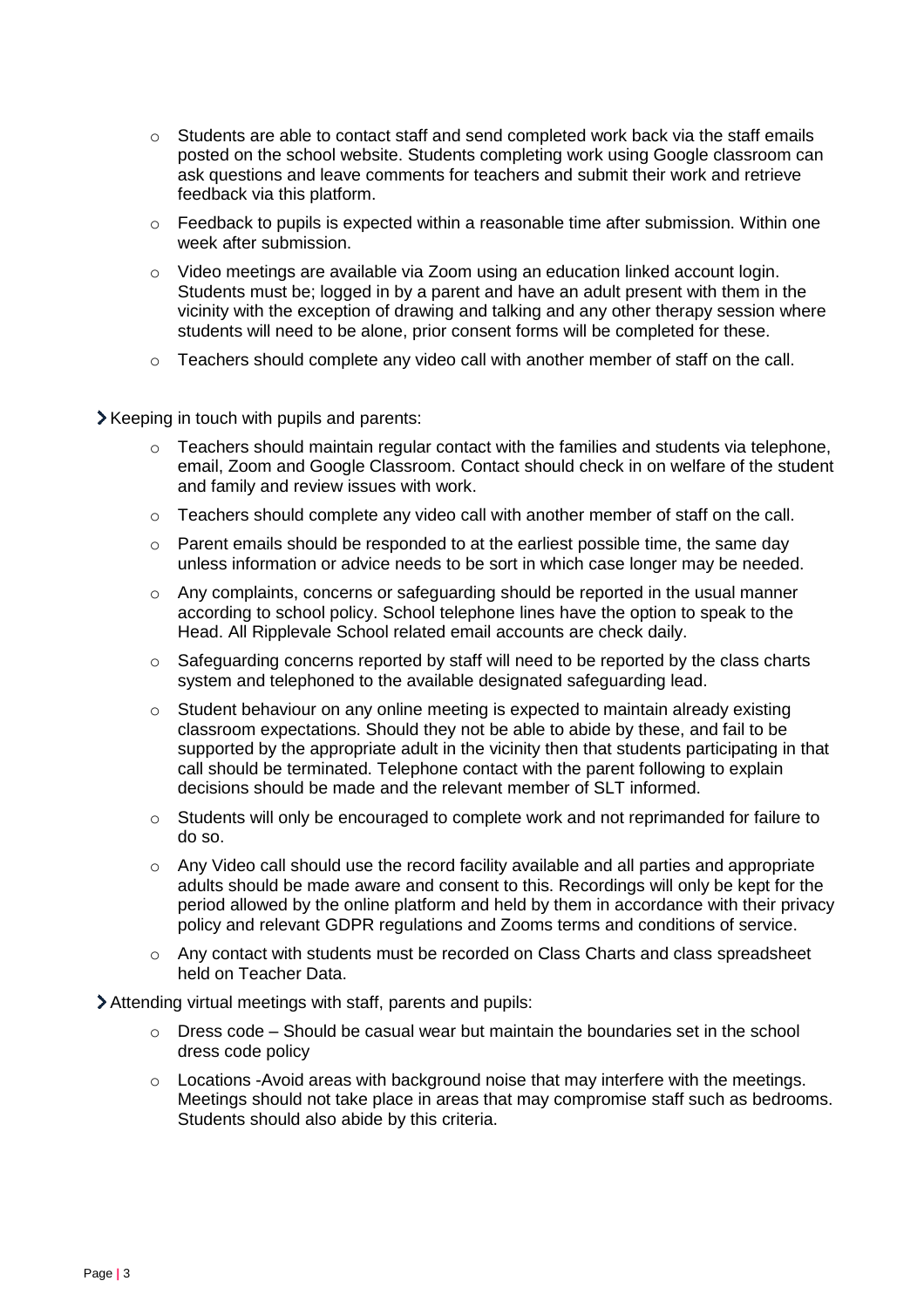$\circ$  If teachers will also be working in school part-time on a rota system, cover for the responsibilities above during this time will be co-ordinated by Deputy Head and set out in an online learning timetable.

#### **2.2 Teaching assistants**

Teaching assistants must be available for contact if needed between 09:00 and 15:45. If they're unable to work for any reason during this time, for example due to sickness or caring for a vulnerable other/dependent, they should report this using the normal absence procedure.

Teaching assistants are responsible for:

Supporting pupils with learning remotely:

- $\circ$  TA's should support their allocated classes by senior leaders as and when required within normal working hours via the designated online platforms.
- $\circ$  Support can also include telephone calls and emails as designated by their class teacher.
- Attending virtual meetings with teachers, parents and pupils:
	- $\circ$  Dress code Should be casual wear but maintain the boundaries set in the school dress code policy
	- $\circ$  Locations -Avoid areas with background noise that may interfere with the meetings. Meetings should not take place in areas that may compromise staff such as bedrooms. Students should also abide by this criterion.

If teaching assistants will also be working in school part-time on a rota system, cover for the responsibilities above during this time will be co-ordinated by Deputy Head and set out in an online learning timetable.

## **2.3 Subject leads**

Whilst the school is structuring subject leads in core subjects all teachers should share the below responsibilities.

- Considering whether any aspects of the subject curriculum need to change to accommodate remote learning
- Working with teachers teaching their subject to make sure work set is appropriate and consistent
- Working with other teachers and senior leaders to make sure work set across subjects is appropriate and consistent.
- Alerting teachers to resources they can use to teach their subject

#### **2.4 Senior leaders**

Alongside any teaching responsibilities, senior leaders are responsible for:

- Coordinating the remote learning approach across the school Jamie Lovett is the designated senior leader to co-ordinate this.
- Monitoring the effectiveness of remote learning this can be done through regular meetings with teachers, reviewing work set or reaching out for feedback from pupils and parents
- Monitoring the security of remote learning systems, including data protection and safeguarding considerations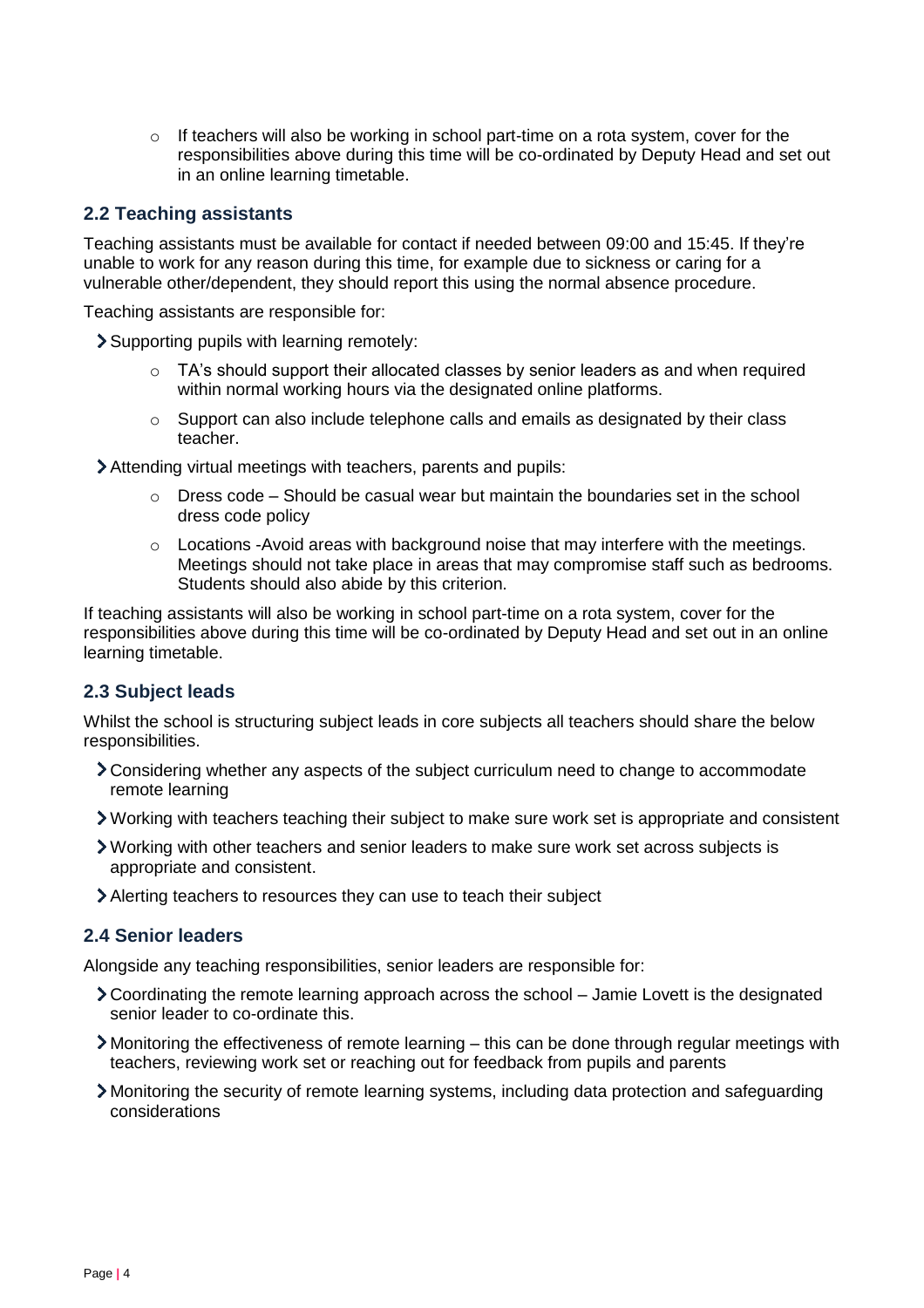## **2.5 Designated safeguarding lead**

The DSL is responsible for:

*Everyone* who comes into contact with children and their families has a role to play in safeguarding children. Schools and colleges form part of the wider safeguarding system for children.

The DSL has overall responsibility for the day to day oversight of safeguarding and child protection systems in school. This includes

- Acting as a consultant for staff to discuss concerns
- Maintaining a confidential recording system
- Co-ordinating safeguarding action for individual children
- Liaising with other agencies and professionals
- **Ensuring that locally established procedures are followed and making referrals as** necessary
- **Representing or ensuring the school is appropriately represented at inter-agency** safeguarding meetings (including Child Protection conferences)
- Managing and monitoring the school's part in Early Help / Child in Need / Child Protection plans
- Organising training for all school staff

The Directors and School Leadership Team will ensure that the DSL is properly supported in this role at a time and resource level.

#### **The welfare and safety of children however are the responsibility of all staff in school and ANY concern for a pupil's welfare MUST be reported to the Designated Safeguarding Lead.**

#### **In the event DSL is unavailable a Deputy DSL must be contacted.**

In order to protect confidentiality, safeguarding information about individual children is shared on a need to know basis only, however, what may seem to be a minor issue to one staff member, may be highly significant to the bigger picture of risk, and therefore this information is often shared.

All safeguarding concerns must be reported to the DSL at the earliest point via the class charts reporting system and via telephone while working from home.

Please see the School Safeguarding policy and associated policies. All available on the school website and on request.

#### **2.6 All staff**

All staff are responsible for:

- Assisting parents setting up the appropriate learning platforms.
- Assisting in fixing or reporting fixing issues with systems used to set and collect work
- Helping staff and parents with any technical issues they're experiencing, and where unable to correct issues reporting them to Jamie Lovett or sign posting parents to the relevant help.
- Reviewing the security of systems and flagging any data protection breaches to the data protection officer
- Assisting pupils and parents with accessing the internet or devices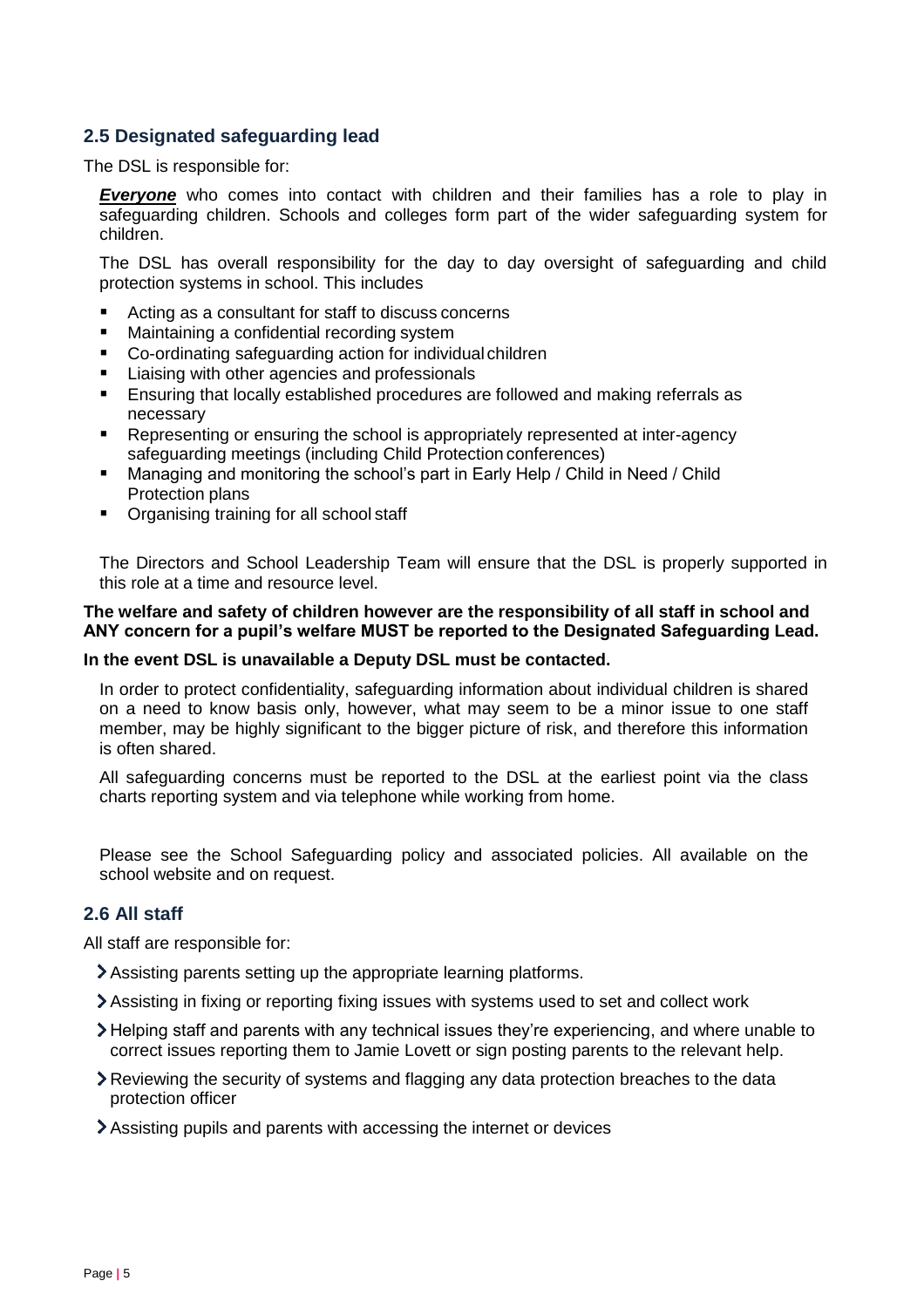## **2.7 Pupils and parents**

Staff can expect pupils to:

- Be contactable during any agreed set times set times must be agreed by parents/carers
- Seek help if they need it, from teachers or teaching assistants
- Alert teachers if they're not able to complete work

Staff can expect parents to:

- Make the school aware if their child is unable to attend an agreed meeting
- Seek help from the school if they need it
- > Be respectful when making any complaints or concerns known to staff

# <span id="page-5-0"></span>**3. Who to contact**

If staff have any questions or concerns, they should contact the following individuals:

Here are some suggested issues and the most likely points of contact, but adapt and add to this as needed:

- $\blacktriangleright$  Issues in setting work relevant subject teacher
- $\blacktriangleright$  Issues with behaviour talk to the relevant senior leader
- $\blacktriangleright$  Issues with IT Deputy Head
- $\ge$  Issues with their own workload or wellbeing  $-$  talk to their designated senior leader
- Concerns about data protection talk to Deputy Head
- Concerns about safeguarding talk to the DSL

# <span id="page-5-1"></span>**4. Data protection**

## **4.1 Accessing personal data**

When accessing personal data, all staff members will:

- Use the remote server login and SIMS.
- Should you have access to a school device for use in completing your tasks and responsibilities this should be used instead of any personal device.
- Personal devices used are not permitted to store any other individuals personal or contact details.

## **4.2 Sharing personal data**

Staff members may need to collect and/or share personal data such as email addresses as part of the remote learning system. Such collection of personal data applies to our functions as a school and doesn't require explicit permissions.

While this may be necessary, staff are reminded to collect and/or share as little personal data as possible online.